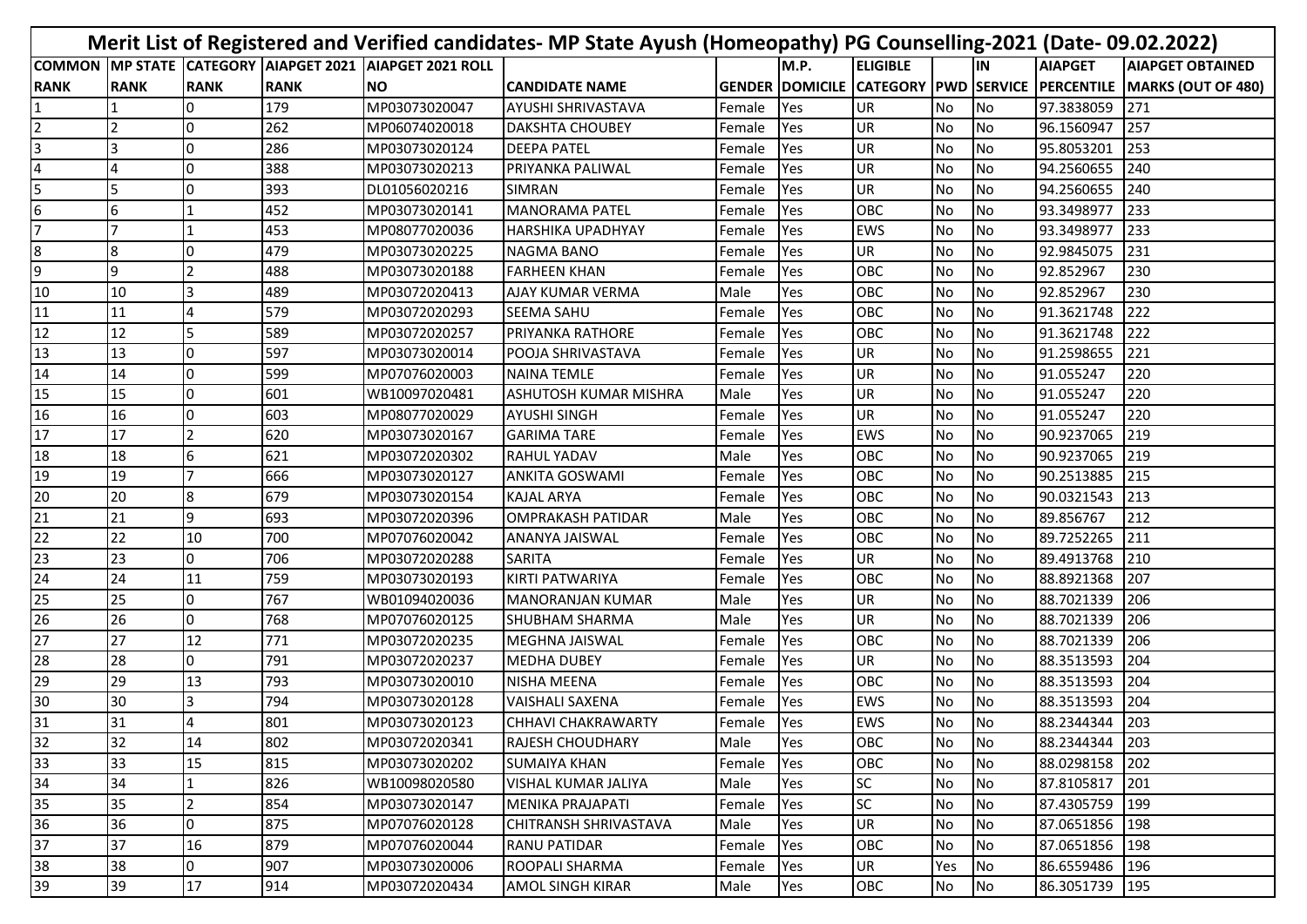|             |             |             |             | COMMON MP STATE CATEGORY AIAPGET 2021 AIAPGET 2021 ROLL |                          |            | M.P.       | <b>ELIGIBLE</b> |           | İIN       | <b>AIAPGET</b> | <b>AIAPGET OBTAINED</b>                                            |
|-------------|-------------|-------------|-------------|---------------------------------------------------------|--------------------------|------------|------------|-----------------|-----------|-----------|----------------|--------------------------------------------------------------------|
| <b>RANK</b> | <b>RANK</b> | <b>RANK</b> | <b>RANK</b> | <b>NO</b>                                               | <b>CANDIDATE NAME</b>    |            |            |                 |           |           |                | GENDER DOMICILE CATEGORY PWD SERVICE PERCENTILE MARKS (OUT OF 480) |
| 40          | 40          |             | 927         | MP03072020295                                           | <b>LAXMI VERMA</b>       | Female     | <b>Yes</b> | <b>SC</b>       | No        | No        | 86.3051739     | 195                                                                |
| 41          | 41          | 0           | 928         | MP03072020256                                           | <b>UPASANA SINHA</b>     | Female     | Yes        | UR              | No        | No        | 86.3051739     | 195                                                                |
| 42          | 42          | 0           | 948         | MP06074020002                                           | POONAM SHARMA            | Female     | Yes        | UR              | No        | No        | 86.0567086     | 194                                                                |
| 43          | 43          | 4           | 961         | MP03073020221                                           | <b>PRAGYA DHAKAD</b>     | Female     | Yes        | <b>SC</b>       | No        | No        | 85.8959369     | 193                                                                |
| 44          | 44          | 5           | 1022        | MP03073020031                                           | <b>SHIVANGI PARIHAR</b>  | Female     | Yes        | <b>SC</b>       | No        | No        | 84.8143818     | 190                                                                |
| 45          | 45          | 5           | 1026        | MP03073020133                                           | <b>PREETI RAI</b>        | Female     | Yes        | <b>EWS</b>      | <b>No</b> | <b>No</b> | 84.8143818     | 190                                                                |
| 46          | 46          | O           | 1049        | MP03072020255                                           | <b>PRINCI FATTA</b>      | Female     | Yes        | UR              | No        | No        | 84.3905291     | 189                                                                |
| 47          | 47          | 0           | 1054        | MP08077020037                                           | <b>RUCHI PATEL</b>       | Female     | Yes        | UR              | No        | No        | 84.3905291     | 189                                                                |
| 48          | 48          | 18          | 1057        | MP03072020404                                           | <b>SACHIN PATIDAR</b>    | Male       | Yes        | OBC             | No        | No        | 84.3905291     | 189                                                                |
| 49          | 49          | 0           | 1081        | MP08077020013                                           | <b>SUMAN MAHAWAR</b>     | Female     | Yes        | UR              | No        | <b>No</b> | 84.1274481     | 188                                                                |
| 50          | 50          | O           | 1088        | MP03073020216                                           | <b>NOSHEEN</b>           | Female     | Yes        | UR              | No        | <b>No</b> | 83.8497515     | 187                                                                |
| 51          | 51          | 0           | 1142        | MP03073020182                                           | <b>ADITI TIWARI</b>      | Female     | Yes        | UR              | No        | <b>No</b> | 83.2066647     | 185                                                                |
| 52          | 52          | 6           | 1146        | MP03072020242                                           | <b>SHIVANI DHOKE</b>     | Female     | Yes        | <b>SC</b>       | No        | No        | 83.2066647     | 185                                                                |
| 53          | 53          | 19          | 1156        | MR17132020008                                           | <b>SHWETA THAKRE</b>     | Female     | Yes        | <b>OBC</b>      | No        | No        | 82.972815      | 184                                                                |
| 54          | 54          | 6           | 1182        | MP03072020393                                           | <b>SHASHANK JAIN</b>     | Male       | Yes        | <b>EWS</b>      | <b>No</b> | No        | 82.6220403     | 183                                                                |
| 55          | 55          |             | 1205        | MP07076020023                                           | PARIDHI PARMAR           | Female     | Yes        | <b>SC</b>       | No        | <b>No</b> | 82.2128033     | 182                                                                |
| 56          | 56          | O           | 1209        | MP03073020029                                           | NIKITA KALWANI           | Female     | Yes        | <b>UR</b>       | No        | No        | 82.2128033     | 182                                                                |
| 57          | 57          | 0           | 1227        | MP06074020039                                           | <b>PRACHI GUPTA</b>      | Female     | Yes        | UR              | No        | No        | 81.9204911     | 181                                                                |
| 58          | 58          |             | 1251        | MP03073020061                                           | <b>USHA DHURVE</b>       | Female     | Yes        | <b>ST</b>       | No        | No        | 81.6281789     | 180                                                                |
| 59          | 59          | O           | 1268        | MP03073020180                                           | <b>SHREYA SINGH</b>      | Female     | Yes        | UR              | <b>No</b> | No        | 81.3504823     | 179                                                                |
| 60          | 60          |             | 1286        | MP03072020239                                           | <b>RIDA ANJUM KHAN</b>   | Female     | Yes        | <b>EWS</b>      | No        | <b>No</b> | 80.912014      | 178                                                                |
| 61          | 61          | 20          | 1289        | MP03073020058                                           | <b>SABA MANSOORI</b>     | Female     | Yes        | OBC             | No        | <b>No</b> | 80.912014      | 178                                                                |
| 62          | 62          | O           | 1329        | MP07076020031                                           | <b>AYUSHI TRIPATHI</b>   | Female     | Yes        | UR              | No        | <b>No</b> | 80.3273897     | 176                                                                |
| 63          | 63          | 21          | 1339        | MP03073020164                                           | <b>NAMRATA THAKUR</b>    | Female     | Yes        | OBC             | No        | No        | 80.3273897     | 176                                                                |
| 64          | 0           | $\Omega$    | 1345        | RJ07091020002                                           | <b>VAISHALI VYAS</b>     | Female     | <b>No</b>  | UR              | <b>No</b> | <b>No</b> | 80.3273897     | 176                                                                |
| 65          | 64          | 8           | 1349        | UP15010020025                                           | <b>SANGEETA GUPTA</b>    | Female     | Yes        | <b>EWS</b>      | No        | <b>No</b> | 80.0058462     | 175                                                                |
| 66          | 65          | 22          | 1359        | MP03072020350                                           | <b>SHIVAM BELE</b>       | Male       | Yes        | OBC             | No        | No        | 80.0058462     | 175                                                                |
| 67          | 66          | 9           | 1428        | MP03073020096                                           | <b>SUBHI JAIN</b>        | Female     | Yes        | <b>EWS</b>      | No        | No        | 79.0266004     | 172                                                                |
| 68          | 67          | 23          | 1442        | MP07076020097                                           | PRIYANKA KOURAV          | Female     | Yes        | OBC             | No        | No        | 78.6904414     | 171                                                                |
| 69          | 68          | 10          | 1449        | MP03072020262                                           | <b>ANJU THAKUR</b>       | Female     | Yes        | <b>EWS</b>      | <b>No</b> | No        | 78.6904414     | 171                                                                |
| 70          | 69          | O           | 1451        | MP03073020201                                           | <b>RABAEL TARIQ</b>      | Female     | Yes        | UR              | No        | No        | 78.6904414     | 171                                                                |
| 71          | 70          | 11          | 1453        | MP07076020022                                           | <b>DIKHSA UDENIYA</b>    | Female Yes |            | <b>EWS</b>      | No        | No        | 78.6904414 171 |                                                                    |
| 72          | 71          | 8           | 1473        | MP08077020035                                           | <b>POOJA AHIRWAR</b>     | Female     | Yes        | <b>SC</b>       | No        | No        | 78.2519731     | 170                                                                |
| 73          | 72          | 12          | 1480        | MP03073020023                                           | <b>SHUBHI JAIN</b>       | Female     | Yes        | EWS             | No        | No        | 78.2519731     | 170                                                                |
| 74          | 73          | O           | 1501        | MR22148020597                                           | <b>ASHUTOSH TRIPATHI</b> | Male       | Yes        | UR              | No        | No        | 78.0035077     | 169                                                                |
| 75          | 74          | 0           | 1519        | MP07076020041                                           | <b>VANDITA SATHE</b>     | Female     | Yes        | UR              | No        | No        | 77.6527331     | 168                                                                |
| 76          | 75          | O           | 1525        | MP07076020005                                           | <b>AYUSHI JAIN</b>       | Female     | Yes        | UR              | No        | No        | 77.6527331     | 168                                                                |
| 77          | 76          | 24          | 1546        | MP07076020102                                           | <b>SHIVANI PATIDAR</b>   | Female     | Yes        | OBC             | No        | No        | 77.2727273     | 167                                                                |
| 78          | 77          | 25          | 1560        | MP03073020135                                           | <b>KHUSHBOO ALI</b>      | Female     | Yes        | OBC             | No        | No        | 77.0096463     | 166                                                                |
| 79          | 78          | 0           | 1577        | MP03073020210                                           | <b>KEYARANI HALDAR</b>   | Female     | Yes        | UR              | No        | No        | 76.4396375     | 165                                                                |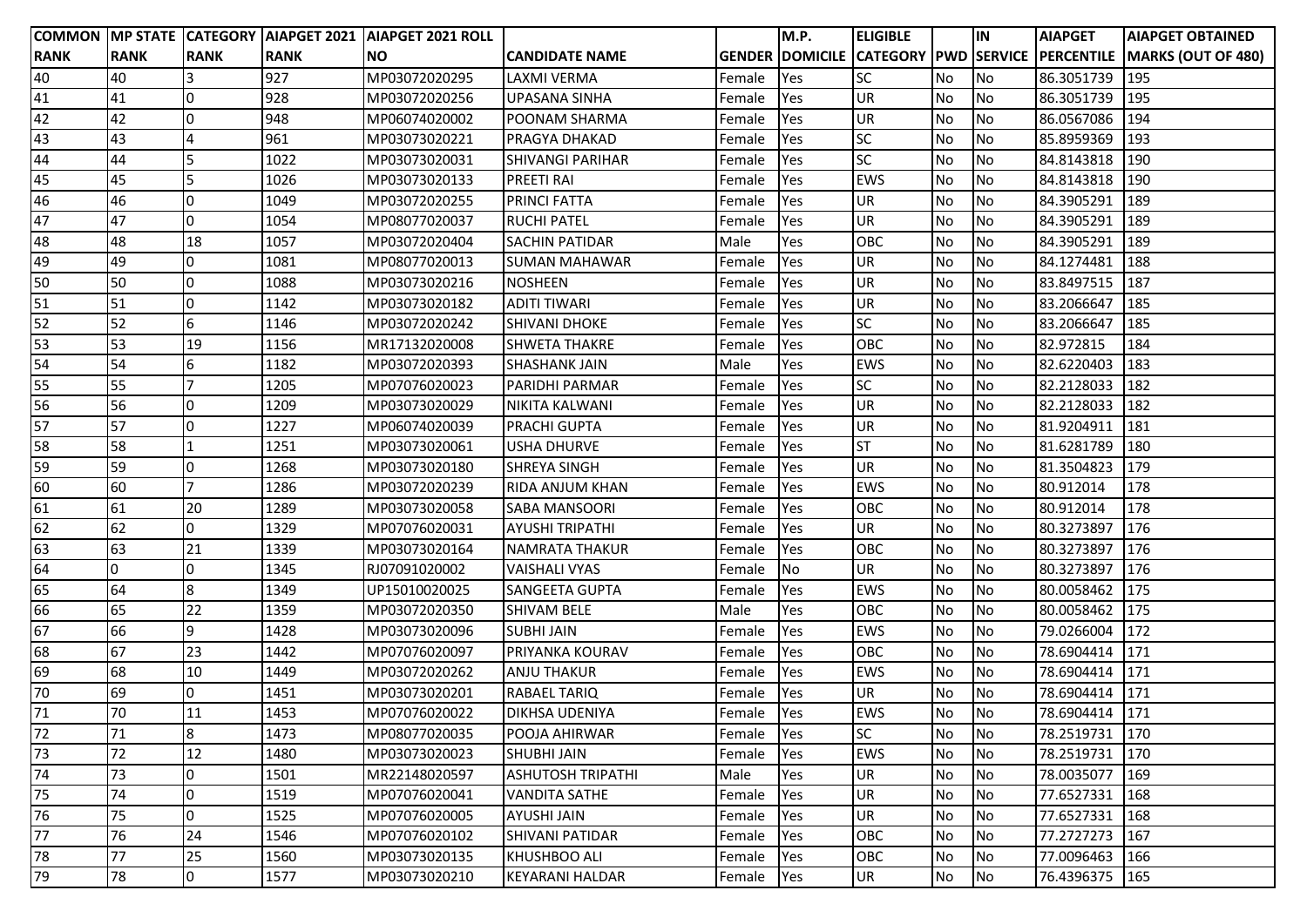|                  |             |                |             | COMMON MP STATE CATEGORY AIAPGET 2021 AIAPGET 2021 ROLL |                                  |            | M.P. | <b>ELIGIBLE</b> |           | IN        | <b>AIAPGET</b> | <b>AIAPGET OBTAINED</b>                                            |
|------------------|-------------|----------------|-------------|---------------------------------------------------------|----------------------------------|------------|------|-----------------|-----------|-----------|----------------|--------------------------------------------------------------------|
| <b>RANK</b>      | <b>RANK</b> | <b>RANK</b>    | <b>RANK</b> | INO.                                                    | <b>CANDIDATE NAME</b>            |            |      |                 |           |           |                | GENDER DOMICILE CATEGORY PWD SERVICE PERCENTILE MARKS (OUT OF 480) |
| 80               | 79          | 13             | 1626        | MP06074020030                                           | <b>AAKANKSHA GUPTA</b>           | Female     | Yes  | <b>EWS</b>      | No        | No        | 76.0304005     | 164                                                                |
| 81               | 80          |                | 1644        | UP10015020018                                           | MD REZAUL MOIN                   | Male       | Yes  | UR              | No        | Yes       | 75.6796258     | 163                                                                |
| 82               | 81          |                | 1663        | MP03072020263                                           | MITHLESH DHURVEY                 | Female     | Yes  | <b>ST</b>       | <b>No</b> | <b>No</b> | 75.6796258     | 163                                                                |
| 83               | 82          | 26             | 1682        | MP03072020243                                           | <b>PRAGATI SAHU</b>              | Female     | Yes  | OBC             | No        | No        | 75.2557732     | 162                                                                |
| 84               | 83          | $\Omega$       | 1702        | MP03073020126                                           | <b>CHINNA SOLANKI</b>            | Female     | Yes  | UR              | No        | <b>No</b> | 75.0219234     | 161                                                                |
| 85               | 84          | 14             | 1711        | MP03072020298                                           | <b>DEEPIKA PARSAI</b>            | Female     | Yes  | <b>EWS</b>      | No        | <b>No</b> | 74.4665303     | 160                                                                |
| 86               | 85          | 15             | 1723        | MP03072020327                                           | <b>RAHUL TIWARI</b>              | Male       | Yes  | <b>EWS</b>      | No        | <b>No</b> | 74.4665303     | 160                                                                |
| 87               | 86          | $\overline{0}$ | 1724        | MP03073020184                                           | <b>TANU BHARGAVA</b>             | Female     | Yes  | UR              | <b>No</b> | <b>No</b> | 74.4665303     | 160                                                                |
| 88               | 87          | 16             | 1757        | MP03072020294                                           | <b>MALA NAYAL</b>                | Female     | Yes  | <b>EWS</b>      | No        | No        | 74.0719088     | 159                                                                |
| 89               | 88          | l0             | 1782        | UP11016020082                                           | <b>RICHA SHUKLA</b>              | Female     | Yes  | UR              | <b>No</b> | <b>No</b> | 73.7795966     | 158                                                                |
| 90               | 89          | 9              | 1835        | MP03073020021                                           | <b>ASHA SHANKWAR</b>             | Female     | Yes  | <b>SC</b>       | No        | <b>No</b> | 73.1072786     | 156                                                                |
| 91               | 90          | $\Omega$       | 1872        | MP07076020056                                           | <b>PRIYA MISHRA</b>              | Female     | Yes  | UR              | <b>No</b> | No        | 72.6249635     | 155                                                                |
| 92               | 91          | 27             | 1917        | MP07076020036                                           | <b>DIVYA BHATI</b>               | Female     | Yes  | OBC             | <b>No</b> | <b>No</b> | 71.9380298     | 153                                                                |
| 93               | 92          | 28             | 1944        | MP08077020033                                           | <b>DR.SURBHI SHARANGPURE</b>     | Female     | Yes  | OBC             | No        | Yes       | 71.1926337     | 151                                                                |
| 94               | 93          | 17             | 1954        | MP06074020021                                           | <b>CHANDRIKA SAXENA</b>          | Female     | Yes  | <b>EWS</b>      | <b>No</b> | No        | 71.1926337     | 151                                                                |
| 95               | 94          | 29             | 1955        | MP07076020057                                           | <b>DIKSHA NAGAR</b>              | Female     | Yes  | OBC             | <b>No</b> | <b>No</b> | 71.1926337     | 151                                                                |
| 96               | $\Omega$    | <sup>0</sup>   | 1960        | DL01057020431                                           | <b>KHYATI CHAUHAN</b>            | Female     | No   | UR              | No        | No        | 71.1926337     | 151                                                                |
| 97               | 95          | 30             | 1988        | MP08077020053                                           | <b>DR. ROHIT KUMAR CARPENTER</b> | Male       | Yes  | OBC             | No        | <b>No</b> | 70.6518562     | 150                                                                |
| 98               | 96          | 0              | 1993        | MP08077020048                                           | <b>PRIYA TIWARI</b>              | Female     | Yes  | UR              | No        | No        | 70.6518562     | 150                                                                |
| 99               | 97          | 31             | 2030        | MP03072020385                                           | <b>PRASHANT SAHU</b>             | Male       | Yes  | OBC             | No        | <b>No</b> | 70.1987723     | 149                                                                |
| 100              | 98          | 18             | 2041        | MP03073020134                                           | <b>SHRASTI ASATI</b>             | Female     | Yes  | <b>EWS</b>      | No        | <b>No</b> | 69.9795381     | 148                                                                |
| 101              | 99          | 19             | 2046        | MR16130020006                                           | YOGITA RATHI                     | Female     | Yes  | <b>EWS</b>      | No        | No        | 69.9795381     | 148                                                                |
| 102              | 100         | 32             | 2048        | MP07076020115                                           | <b>SANJAY PIPLIYA</b>            | Male       | Yes  | OBC             | No        | <b>No</b> | 69.9795381     | 148                                                                |
| 103              | 101         | 33             | 2066        | MP07076020086                                           | <b>PRITI PATIDAR</b>             | Female     | Yes  | OBC             | No        | No        | 69.5995323     | 147                                                                |
| 104              | 102         | 10             | 2109        | MR16130020030                                           | <b>BHARTI KHUTE</b>              | Female     | Yes  | <b>SC</b>       | No        | <b>No</b> | 69.0149079     | 146                                                                |
| 105              | 103         | 11             | 2126        | MP07076020162                                           | PRAMOD KUMAR                     | Male       | Yes  | <b>SC</b>       | No        | Yes       | 68.5764396     | 145                                                                |
| 106              | 104         | $\overline{0}$ | 2133        | MP07076020020                                           | <b>NEHA JAIN</b>                 | Female     | Yes  | UR              | No        | <b>No</b> | 68.5764396     | 145                                                                |
| $\overline{107}$ | $\Omega$    | 0              | 2237        | UP11016020041                                           | <b>AMREEN FATIMA</b>             | Female     | No   | UR              | No        | <b>No</b> | 66.9979538     | 141                                                                |
| 108              | 105         | 20             | 2289        | MP03072020351                                           | <b>KAUSHAL SHRIVASTAVA</b>       | Male       | Yes  | <b>EWS</b>      | No        | No        | 66.1210172     | 139                                                                |
| 109              | 106         | 21             | 2347        | MP07076020048                                           | <b>RADHIKA TRIVEDI</b>           | Female     | Yes  | <b>EWS</b>      | No        | No        | 65.3902368     | 137                                                                |
| 110              | 107         | 12             | 2410        | MP03073020063                                           | <b>MEGHA KAITHWAL</b>            | Female     | Yes  | <b>SC</b>       | No        | <b>No</b> | 64.2648348     | 135                                                                |
| 111              | 108         | 22             | 2416        | MP03072020270                                           | <b>NIMITA JAIN</b>               | Female Yes |      | <b>EWS</b>      | No        | <b>No</b> | 64.2648348 135 |                                                                    |
| 112              | 109         | 13             | 2448        | MP03072020433                                           | <b>KAMLESH KUMAR SAKET</b>       | Male       | Yes  | <b>SC</b>       | <b>No</b> | <b>No</b> | 64.0017539     | 134                                                                |
| 113              | 110         | IO             | 2449        | CG03054020007                                           | <b>KOSHIKI SINGH</b>             | Female     | Yes  | UR              | No        | No        | 64.0017539     | 134                                                                |
| 114              | 111         | 0              | 2478        | MP03072020238                                           | <b>PREETU UPADHYAY</b>           | Female     | Yes  | UR              | No        | No        | 63.5632856     | 133                                                                |
| 115              | 112         | 14             | 2531        | MP03073020056                                           | <b>GEETA SINHA</b>               | Female     | Yes  | <b>SC</b>       | No        | Yes       | 62.613271      | 131                                                                |
| 116              | 113         | 34             | 2554        | MP03073020019                                           | <b>HARSHITA PAL</b>              | Female     | Yes  | OBC             | No        | No        | 62.613271      | 131                                                                |
| 117              | 114         | 15             | 2608        | MP03072020368                                           | RAVI MALVIYA                     | Male       | Yes  | <b>SC</b>       | No        | No        | 61.4732534     | 129                                                                |
| 118              | 115         | 23             | 2614        | MP06074020036                                           | <b>SURBHI SHARMA</b>             | Female     | Yes  | <b>EWS</b>      | No        | No        | 61.4732534     | 129                                                                |
| 119              | 116         | 3              | 2620        | MP08077020047                                           | <b>KANCHAN MARSKOLE</b>          | Female     | Yes  | <b>ST</b>       | No        | <b>No</b> | 61.4732534     | 129                                                                |